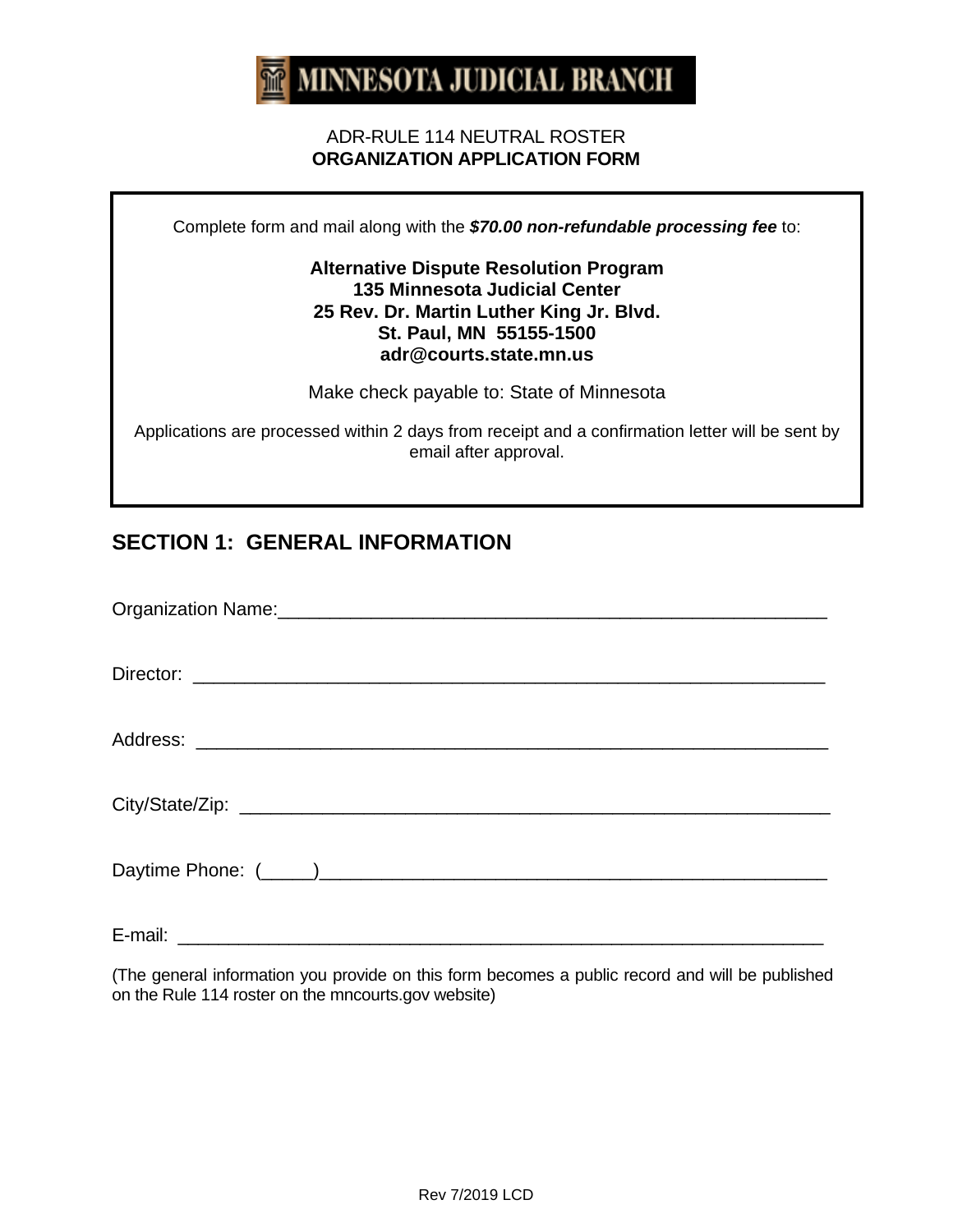### **SECTION 2: PLACEMENT REQUEST**

• Indicate the neutral roster(s) for which you are requesting placement. Also, indicate below the name of the individual from your organization who has applied or been approved for that roster.

NOTE: In order for your organization to be placed on a roster, at least one individual associated with your organization must be approved for that roster. You are required to have individual neutral roster application forms on file in your organization for each of your neutrals.

Continued on next page

## **Civil Facilitative/Hybrid**

(Mediation, Mini-Trial, Med.-Arb., Other)

NAME:(please print)\_\_\_\_\_

## **Civil Adjudicative/Evaluative**

(Arbitration, Consensual Special Magistrate, Moderated Settlement Conference, Summary Jury Trial, Early Neutral Evaluation, Neutral Fact Finding)

NAME:(please print)\_

# **Family Facilitative/Hybrid**

(Mediation, Mini-Trial, Med.-Arb., Other)

NAME:(please print)\_\_\_\_\_\_\_\_\_\_\_\_\_\_\_\_\_\_\_\_\_\_\_\_\_\_\_\_\_\_\_\_\_\_\_\_\_\_\_\_\_\_\_\_\_\_\_\_

# **Family Adjudicative**

(Arbitration, Consensual Special Magistrate, Moderated Settlement Conference, Summary Jury Trial)

 $NAME:_{(please\ print)}$ 

# **Family Evaluative**

(Early Neutral Evaluation, Neutral Fact Finding)

 $\mathsf{NAME:}$ (please print)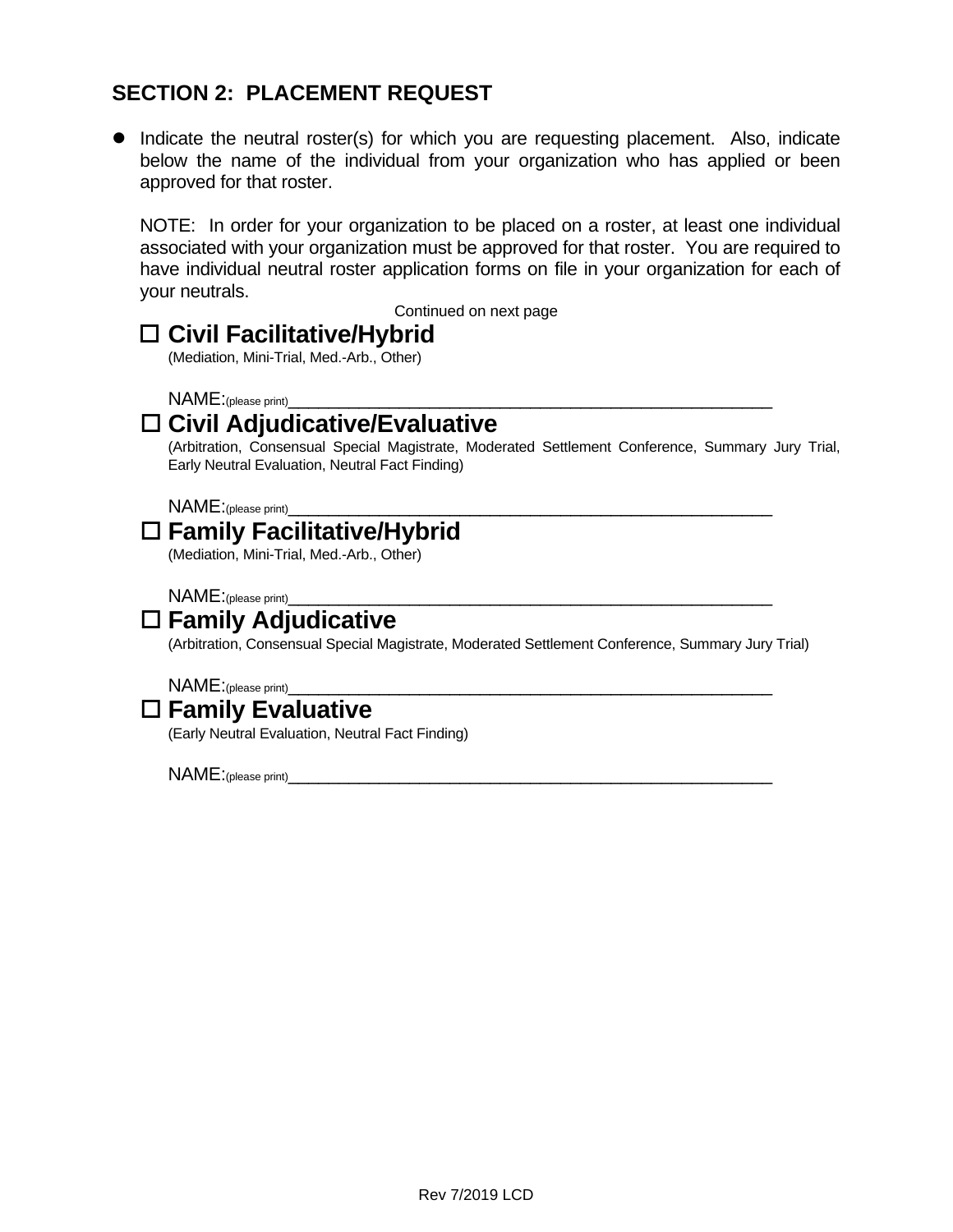### **SECTION 3: CIVIL LAW AREAS OF EXPERIENCE**

**• Indicate your areas of civil law experience for listing on the Minnesota Supreme Court** website's searchable roster (*you must choose at least one*).

- □ Bankruptcy/Creditor-Debtor □ Insurance
- □ Business/Commercial □ Personal Injury
- □ Complex Litigation <br>□ Pro. Liability/Mal.
- □ Construction <br>□ Real Estate
- Employment Securities
- 
- 
- 
- 
- 
- 
- □ General Civil **Trusts & Estates**

#### **SECTION 4: FAMILY LAW AREAS OF EXPERIENCE**

• Indicate your areas of family law experience for listing on the Minnesota Supreme Court website's searchable roster (*you must choose at least one*).

- 
- □ Adoption **Parenting Time/Child Visitation**
- □ Child Custody <br>□ Paternity
	-
- 
- 
- □ Child Support <br>□ Post-Dissolution Matters
- □ Dissolution/Divorce Spousal Maintenance
- □ General Family and South Danison of Property

Minn. Stat. § 518.1751, subd. 2(c) states that individuals who have completed the 40 hour family mediation training are eligible to serve as parenting time expeditors, subject to continuing education requirements. If you have completed the family training and would like to be listed on the Minnesota Supreme Court website as available for parenting time expediting, please check the following box. You should also contact the local court administrators if you would like to be on the county rosters pursuant to Minn. Stat. § 518.1751, subd. 2(b).

 $\Box$  Parenting Time Expeditor